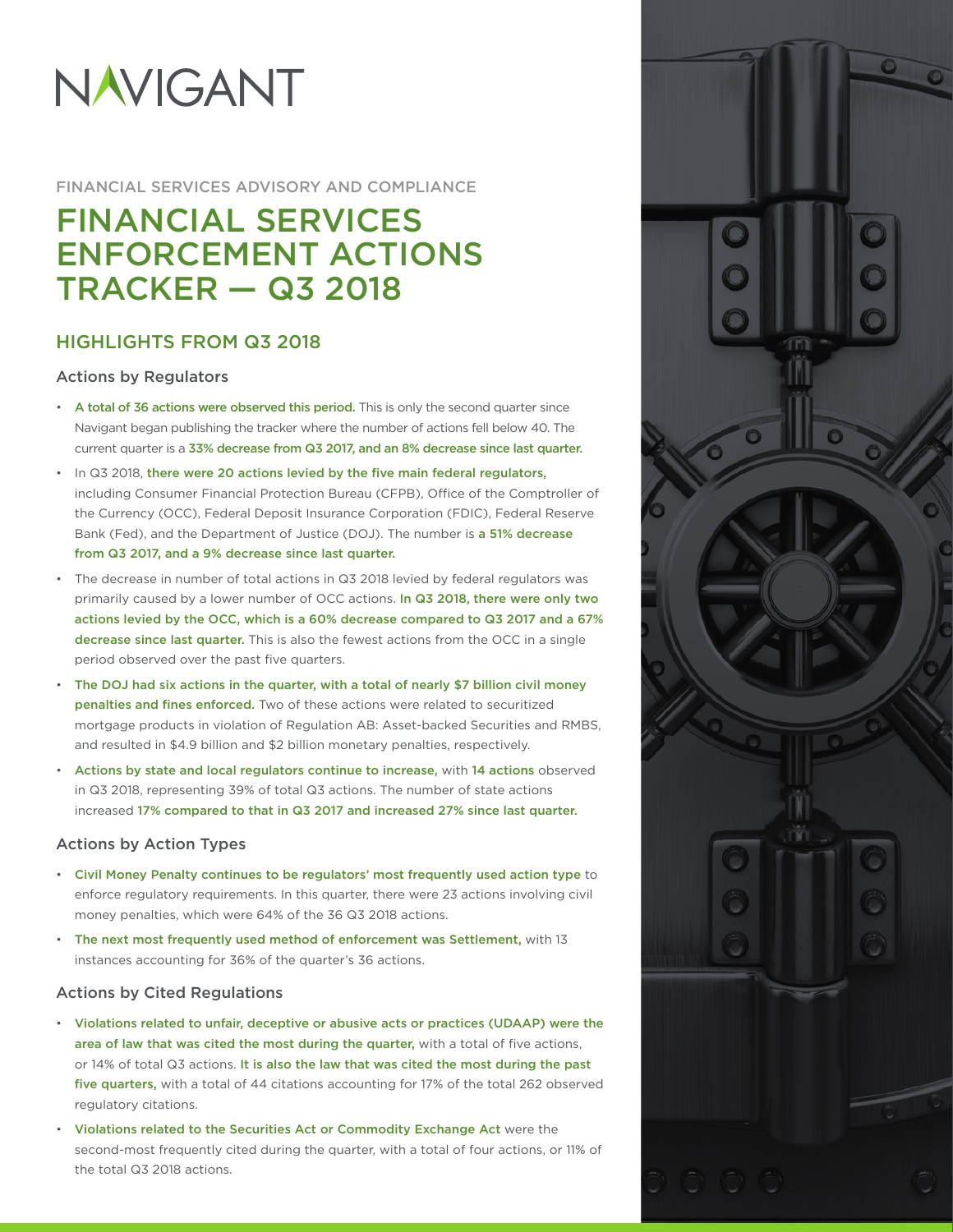• It is also noteworthy that although Regulation AB: Asset-backed Securities and RMBS violations were only cited in three actions in this quarter, it resulted in almost \$7 billion in fines and civil money penalties. These continue to be major carryover cases from the 2008 credit crisis that are only now reaching maturity.

#### Actions by Business Area

- Four actions in the quarter were related to servicing or origination of closed-end mortgage loans, and another three actions were related to securitized mortgage products.
- One Q3 action related to overdraft protection was collaboratively enforced by the CFPB and OCC, and resulted in a total of \$30 million in restitution and penalties. This was the second time UDAAP violations were cited related to overdraft protections in the past five quarters.

#### Monetary Penalty by Violation Types

- In the past five consecutive quarters, **improper mortgage** loan practices have been the source of the highest amount of associated monetary penalties, with over \$17 billion enforced. UDAAP was the source of the highest number of occurrences, and generated over \$2.7 billion in fines or penalties enforced in the past five quarters.
- Improper mortgage loan practices accounted for 12 actions this quarter and had the highest fines in Q3 2018, with \$6.9 billion, or nearly 95% of the \$7.3 billion total enforced fines and penalties, reflecting another marked increase in penalties.
- Other violations that stand out this quarter include securities, commodities, or foreign exchange (FX) violations, which resulted in \$215 million in penalties, and governance deficiencies, which resulted in \$152 million in penalties.

#### Q3 2018 SUMMARY

A total of 36 actions were levied in Q3 2018. The number of regulatory enforcement actions decreased 8% from Q2 2018 and was driven primarily by a decrease in activity from the OCC, as seen in Table 1.

| Number of Actions by Regulators (Table 1)     |                |         |                |         |                |  |  |  |  |  |
|-----------------------------------------------|----------------|---------|----------------|---------|----------------|--|--|--|--|--|
|                                               | Q3 2017        | Q4 2017 | Q1 2018        | Q2 2018 | Q3 2018        |  |  |  |  |  |
| <b>CFPB</b>                                   | 11             | 6       | $\circ$        | 3       | $\overline{4}$ |  |  |  |  |  |
| <b>OCC</b>                                    | 5              | 5       | $\overline{4}$ | 6       | 2              |  |  |  |  |  |
| <b>FDIC</b>                                   | $\overline{9}$ | 8       | 10             | 5       | $\overline{4}$ |  |  |  |  |  |
| FED                                           | 8              | 6       | 11             | 3       | $\overline{4}$ |  |  |  |  |  |
| <b>DOJ</b>                                    | 8              | 6       | $\overline{7}$ | 5       | 6              |  |  |  |  |  |
| <b>Total Actions by Five Major Regulators</b> | 41             | 31      | 32             | 22      | 20             |  |  |  |  |  |
| State/Local                                   | 12             | 11      | 13             | 11      | 14             |  |  |  |  |  |
| Other <sup>1</sup>                            | 6              | 5       | 6              | 6       | 5              |  |  |  |  |  |
| <b>Grand Total</b>                            | 59             | 47      | 51             | 39      | 39             |  |  |  |  |  |
| Less: Actions Involved Multiple Regulators    | (5)            | (2)     | (3)            | (0)     | (3)            |  |  |  |  |  |
| <b>Total Unique Actions</b>                   | 54             | 45      | 48             | 39      | 36             |  |  |  |  |  |

Note: "Other" consists of certain relevant enforcement actions by the Commodity Futures Trading Commission, Federal Housing Finance Agency, Financial Crimes Enforcement Network, Financial Industry Regulatory Authority, Federal Trade Commission, Department of Housing and Urban Development, Securities and Exchange Commission, National Credit Union Administration, and Office of Foreign Assets Control at banks and subsidiaries of bank holding companies.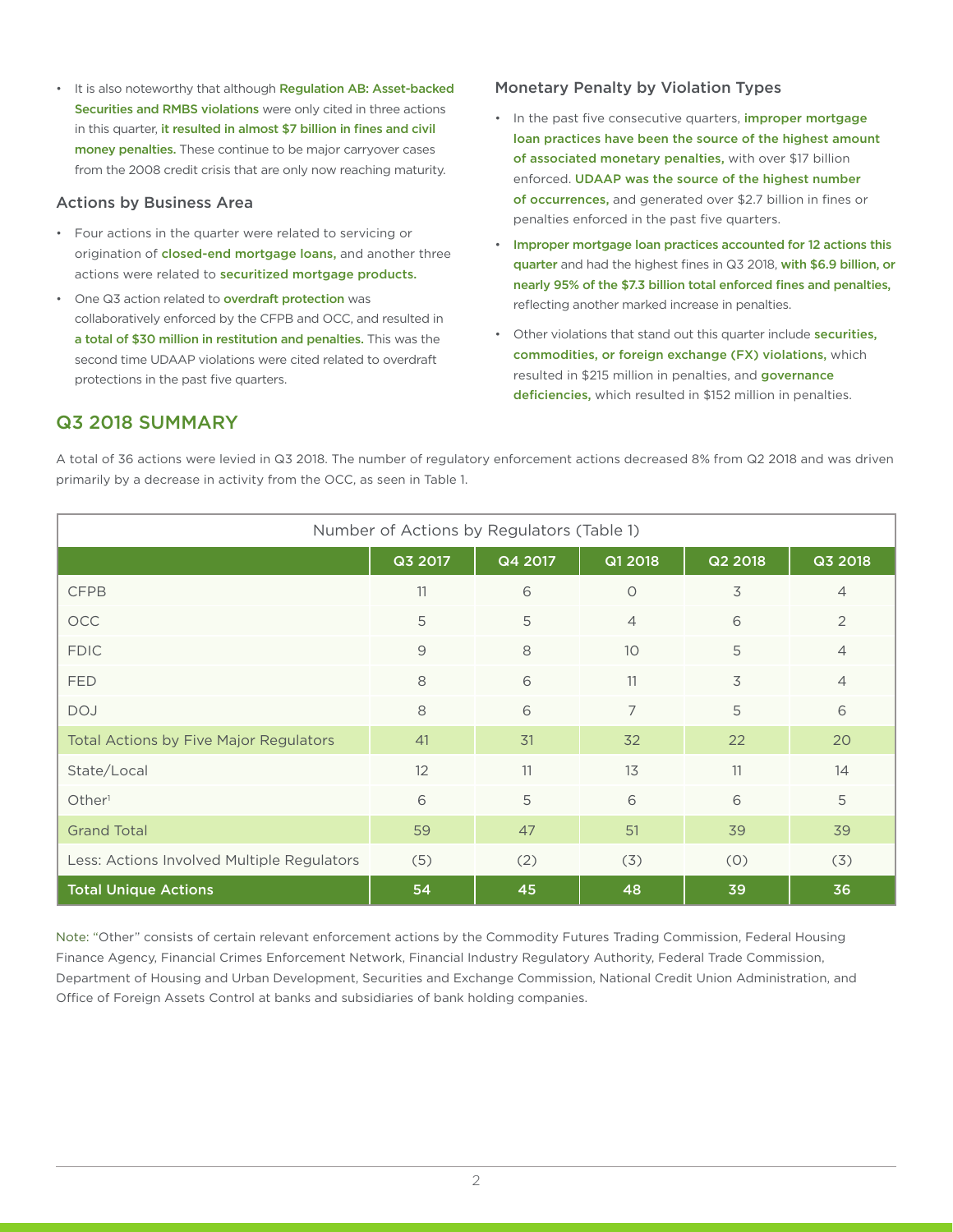The five major federal regulators issued 56% of total enforcement actions this quarter, with six from the DOJ, four from the CFPB, four from the FDIC, four from the Fed, and two from the OCC. The number of OCC actions dropped in Q3 2018 to two, which is the fewest actions from the regulator in a single period observed over the past five quarters.

#### REGULATORY ACTIONS HIGHLIGHTS

#### Noteworthy Actions from the Quarter are Detailed Below:

#### Overdraft Services/Sales Practices

TCF National Bank was disciplined by the CFPB and OCC in July 2018 for its deceptive and abusive sales and marketing practices for account overdraft services. The bank agreed to pay a total of \$30 million to settle the case, including a \$2 million fine to CFPB, a \$3 million fine to OCC, and restitution in the amount of \$25 million to be returned to affected customers.<sup>1</sup>

Originally sued by CFPB on Jan. 19, 2017, the bank faced allegations of (1) tricking new customers into believing optional overdraft was mandatory and obscuring fees: The bank placed its opt-in decision immediately after a series of mandatory items the consumer had to agree to in order to open the account so that consumers would be tricked into the rhythm of initialing the terms of the agreement and sign on; (2) adopting a loose definition of consent to opt in for existing customers: Instead of asking existing consumers whether they wanted to agree to overdraft services for a charge, the bank instructed its staff to ask whether they wanted their "TCF Check Card to continue to work as it does today?" Many consumers were not aware that by choosing to have their debit card "continue to work as it does today," they were granting the bank permission to authorize transactions and charge them overdraft fees; and (3) pushing back on consumers

#### who challenged opting in by using emotionally charged

hypotheticals: The bank not only instructed its staff to provide limited explanation of its opt-in programs, but also to sell the product by suggesting hypothetical emergency situations with high stakes if consumers challenge or question opting in.<sup>2</sup>

An overdraft occurs when a consumer does not have sufficient or available funds in their accounts to cover their payments. Most financial institutions provide consumers with options to cover or decline the overdraft transaction and charge service fees ranging from \$20 to \$40 per item with a daily maximum. $3$ TCF bank generated \$132 million in fees and service charges in 2017, and it posted a \$243 million net profit in the same period.<sup>4</sup> In other words, over 50% of the bank's net profit was generated from fees and service charges. Although overdraft services first seem to be a convenient tool, such fees and service charges in fact have become a significant source of revenue at financial institutions and can further burden lower-income customers.

On Nov. 12, 2009, the Federal Reserve System announced their final rules that prohibit financial institutions from charging consumers fees for paying overdrafts on automated teller machine (ATM) and one-time debit card transactions, unless a consumer consents, or opts in, to the overdraft service for those types of transactions. The final rules also require that consumers must be provided a notice that explains the banks' overdraft services, associated fees, and the consumer's choices.<sup>5</sup>

The final rules, which took effect on July 1, 2010, reflected an important step forward in consumer protection as the board's consumer testing showed that most consumers prefer not to be enrolled in overdraft services for ATM and one-time debit card transactions unless the overdraft services would cover important bills, such as rent and utilities.

Consumer Finance Protection Bureau, "Bureau of Consumer Financial Protection Settles with TCF National Bank," July 20, 2018, [https://www.consumerfinance.gov/about-us/](https://www.consumerfinance.gov/about-us/newsroom/bureau-consumer-financial-protection-settles-tcf-national-bank/) [newsroom/bureau-consumer-financial-protection-settles-tcf-national-bank/.](https://www.consumerfinance.gov/about-us/newsroom/bureau-consumer-financial-protection-settles-tcf-national-bank/)

<sup>2.</sup> Consumer Financial Protection Bureau, "CFPB Sues TCF National Bank for Tricking Consumers into Costly Overdraft Service," January 19, 2017, [https://www.consumerfinance.gov/](https://www.consumerfinance.gov/about-us/newsroom/cfpb-sues-tcf-national-bank-tricking-consumers-costly-overdraft-service/) about-us/newsroom/cfpb-sues-tcf-national-bank-trickin

<sup>3.</sup> Spencer Tierney, "Overdraft Fees: Compare What Banks Charge," Nerdwallet, July 20, 2018,<https://www.nerdwallet.com/blog/banking/overdraft-fees-what-banks-charge/>.

<sup>4.</sup> Yuka Hayashi, "TCF Bank to Pay \$30 Million for Handling of Overdraft Programs," *Wall Street Journal*, July 20, 2018, [https://www.wsj.com/articles/tcf-bank-to-pay-30-million-for](https://www.wsj.com/articles/tcf-bank-to-pay-30-million-for-handling-of-overdraft-programs-1532125121)[handling-of-overdraft-programs-1532125121.](https://www.wsj.com/articles/tcf-bank-to-pay-30-million-for-handling-of-overdraft-programs-1532125121)

Federal Reserve System, "Federal Reserve Announces Final Rules Prohibiting Institutions from Charging Fees for Overdrafts on ATM and One-time Debit Card Transactions," November 12, 2009, [https://www.federalreserve.gov/newsevents/pressreleases/bcreg20091112a.htm.](https://www.federalreserve.gov/newsevents/pressreleases/bcreg20091112a.htm)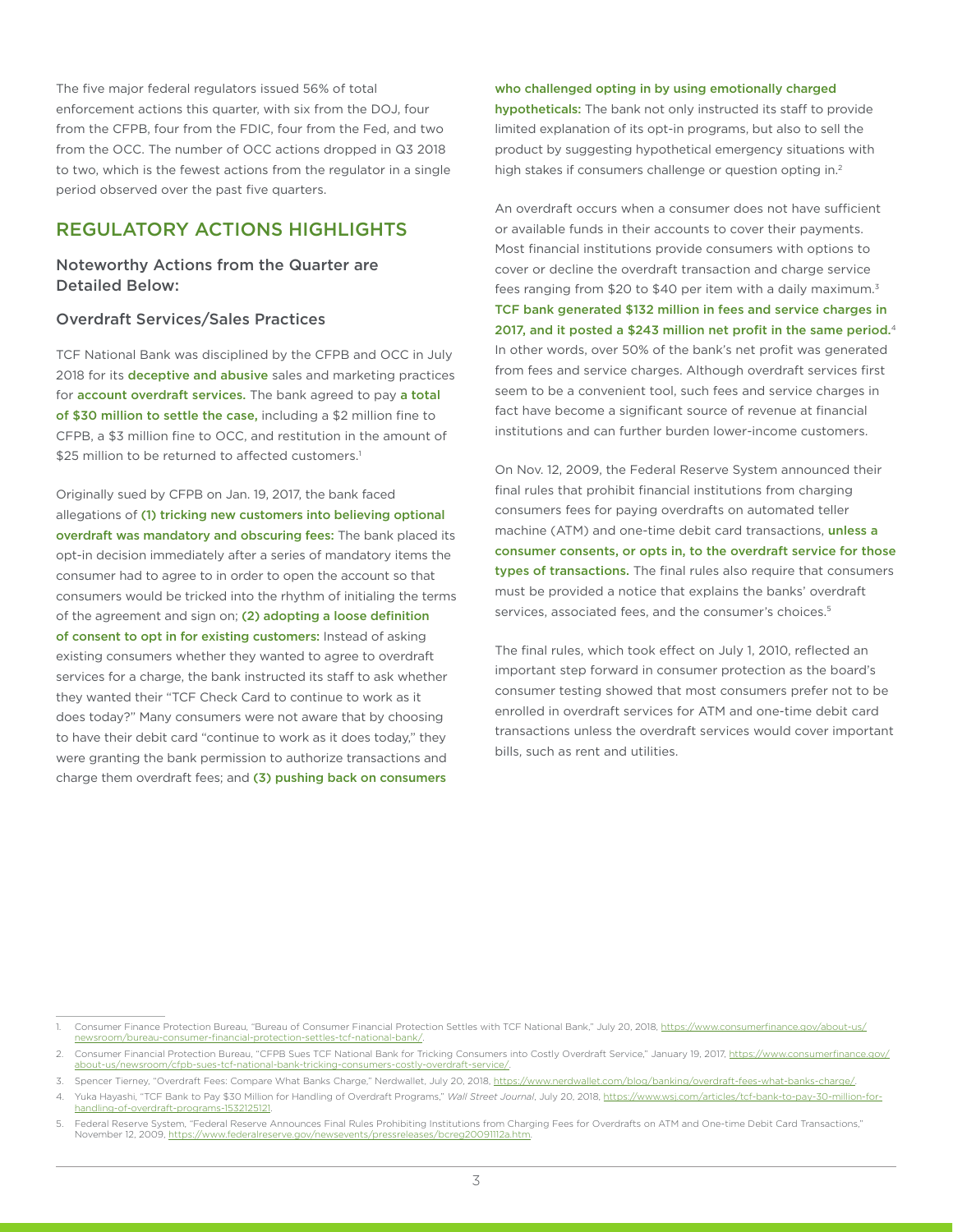Additional commentary on Q3 2018 financial enforcement actions, and related charts and graphs, can be found below:

#### Actions by Regulators (Figure 1-2)





#### Highlights:

- A total of 36 actions were levied in Q3 2018, which is a 33% decrease compared to Q3 2017, and an 8% decrease compared to Q2 2018.
- Enforcement actions by major federal regulators continued to decrease in Q3 2018. The OCC had its fewest number of actions in the past five quarters.
- The main driver in number of actions continues to be state and local regulators. A total of 14 enforcement actions were levied by state and local regulators in Q3 2018, making state regulators the most active in the quarter. Nine out of these 14 state actions involved Improper Mortgage Loan Practices.

#### Regulatory Trends by Action/Violation and Enforcement Occurrences (Figure 3-5)



Note: One regulatory action may be categorized as multiple action types. Actions from previous quarters issued after the previous publication's cutoff date may be included in the above figures.

#### Highlights:

• While the distribution of regulatory actions varies across each quarter, civil money penalty continues to account for the greatest number of actions in Q3 2018, with 23 total actions.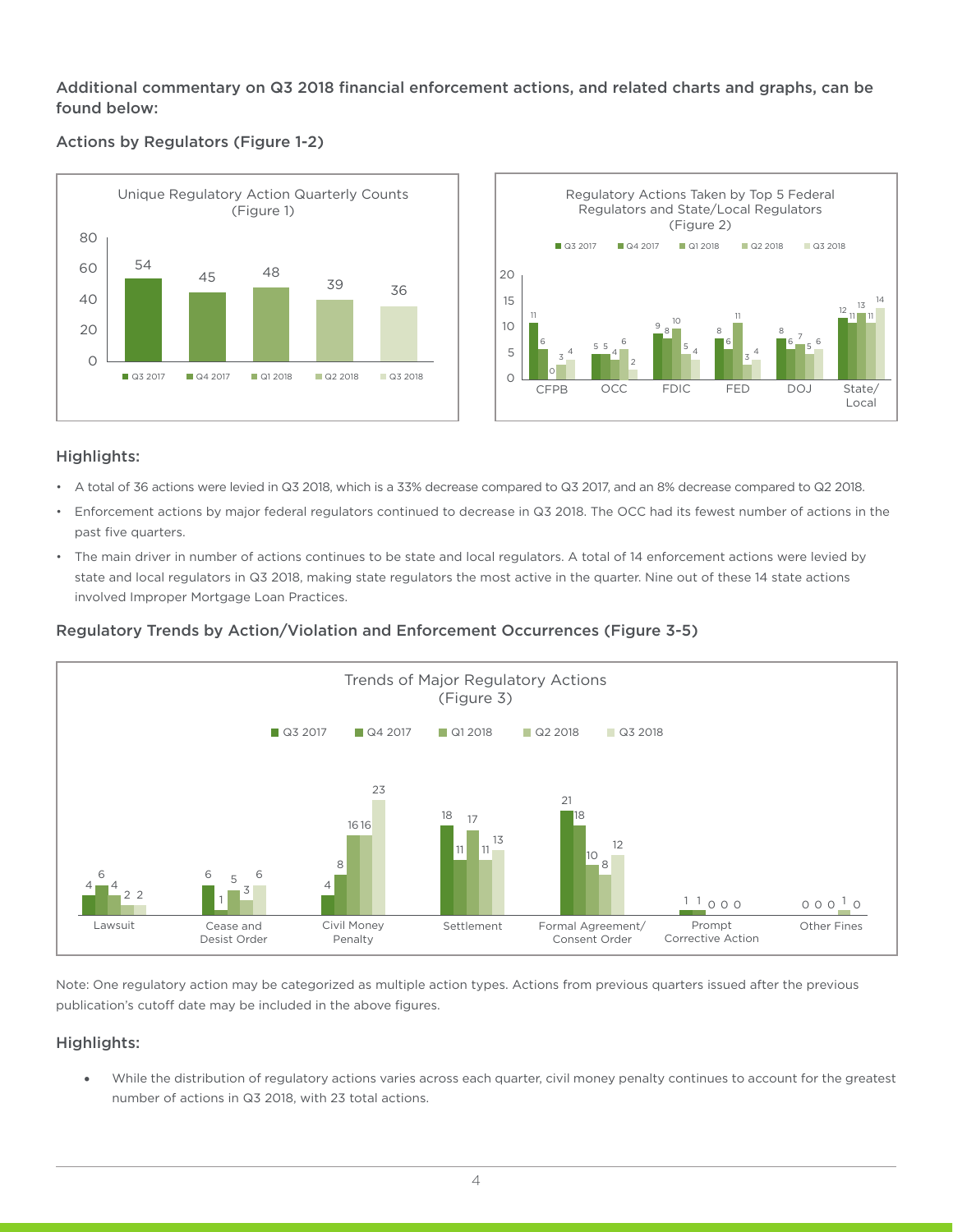| Q3 2017 to Q3 2018 Regulation/Regulation<br>Agency Types of Violations (Figure 4)              |                |                |                |                |                |                              |                      |  |  |  |  |
|------------------------------------------------------------------------------------------------|----------------|----------------|----------------|----------------|----------------|------------------------------|----------------------|--|--|--|--|
| <b>REGULATORY VIOLATION TYPE</b>                                                               | Q3 2017        | Q4 2017        | Q1 2018        | Q2 2018        | Q3 2018        | <b>GRAND</b><br><b>TOTAL</b> | % OF<br><b>TOTAL</b> |  |  |  |  |
| Allowance for Loan and Lease Losses                                                            | 5              | $\overline{4}$ | $\Omega$       | $\Omega$       | $\circ$        | 9                            | 3.4%                 |  |  |  |  |
| Bank Secrecy Act/Anti-Money Laundering Act                                                     | 8              | 6              | 13             | 5              | $\overline{3}$ | 35                           | 13.4%                |  |  |  |  |
| Basel - Capital Requiements                                                                    | 6              | $\overline{2}$ | $\mathbf{1}$   | $\circ$        | $\circ$        | 9                            | 3.4%                 |  |  |  |  |
| Commodities or Securities Exchange Act                                                         | $\mathbf{1}$   | $\overline{2}$ | $\overline{3}$ | 6              | $\overline{4}$ | 16                           | 6.1%                 |  |  |  |  |
| <b>Fair Housing Act</b>                                                                        | $\circ$        | $\circ$        | $\mathbf{1}$   | $\mathbf{1}$   | $\circ$        | $\overline{2}$               | 0.8%                 |  |  |  |  |
| <b>Financial Industry Regulatory Authority</b>                                                 | $\mathbf{1}$   | $\mathbf{1}$   | $\mathbf{1}$   | $\Omega$       | $\Omega$       | 3                            | 1.1%                 |  |  |  |  |
| National Flood Insurance Program                                                               | $\overline{4}$ | 9              | 6              | $\overline{4}$ | $\overline{2}$ | 25                           | 9.5%                 |  |  |  |  |
| Office of Foreign Assets Control                                                               | $\circ$        | $\mathbf{1}$   | $\mathbf{1}$   | $\overline{2}$ | $\mathbf{1}$   | 5                            | 1.9%                 |  |  |  |  |
| Regulation AB: Asset-backed Securities & RMBS Violations                                       | $\overline{2}$ | $\overline{2}$ | $\overline{2}$ | $\mathbf{1}$   | 3              | 10 <sup>1</sup>              | 3.8%                 |  |  |  |  |
| Regulation B: Equal Credit Opportunity Act                                                     | $\mathbf{1}$   | $\circ$        | $\circ$        | $\mathbf{1}$   | $\circ$        | $\overline{2}$               | 0.8%                 |  |  |  |  |
| Regulation C: Home Mortgage Disclosure Act                                                     | $\circ$        | $\circ$        | $\circ$        | $\circ$        | $\circ$        | $\circ$                      | 0.0%                 |  |  |  |  |
| Regulation E: Electronic Fund Transfer Act                                                     | $\circ$        | $\circ$        | 3              | $\circ$        | $\circ$        | $\overline{3}$               | 1.1%                 |  |  |  |  |
| Regulation H: Membership of State Banking Institutions in The<br><b>Federal Reserve System</b> | $\mathbf{1}$   | $\circ$        | $\circ$        | $\mathbf{1}$   | $\circ$        | $\overline{2}$               | 0.8%                 |  |  |  |  |
| Regulation V: Fair Credit Reporting Act                                                        | $\mathbf{1}$   | $\overline{2}$ | $\circ$        | $\mathbf{1}$   | $\circ$        | $\overline{4}$               | 1.5%                 |  |  |  |  |
| Regulation X: Real Estate Settlement Procedures Act                                            | $\overline{4}$ | $\circ$        | $\overline{2}$ | $\circ$        | $\circ$        | 6                            | 2.3%                 |  |  |  |  |
| Regulation Y: Bank Holding Companies and Change in Bank Control                                | $\circ$        | $\circ$        | $\circ$        | $\circ$        | $\circ$        | $\circ$                      | 0.0%                 |  |  |  |  |
| Regulation Z: Truth in Lending Act                                                             | $\circ$        | $\mathbf{1}$   | $\overline{2}$ | $\mathbf{1}$   | $\overline{2}$ | 6                            | 2.3%                 |  |  |  |  |
| Servicemember Civil Relief Act                                                                 | 3              | $\overline{2}$ | $\overline{2}$ | $\circ$        | $\circ$        | $\overline{7}$               | 2.7%                 |  |  |  |  |
| <b>State Foreclosure Laws</b>                                                                  | $\bigcirc$     | $\bigcirc$     | $\bigcirc$     | $\overline{2}$ | $\circ$        | $\overline{2}$               | 0.8%                 |  |  |  |  |
| <b>State Payday Lending Statutes</b>                                                           | $\mathbf{1}$   | $\circ$        | $\circ$        | $\circ$        | $\circ$        | $\mathbf{1}$                 | 0.4%                 |  |  |  |  |
| Unfair, Deceptive, or Abusive Acts or Practices                                                | 12             | 12             | 5              | 10             | 5              | 44                           | 16.8%                |  |  |  |  |
| Other                                                                                          | 16             | 8              | 13             | 15             | 19             | 71                           | 27.1%                |  |  |  |  |
| <b>Total</b>                                                                                   | 66             | 52             | 55             | 50             | 39             | 262                          | 100%                 |  |  |  |  |

Note: Multiple violation types may be counted as part of one action taken by federal and state regulators. Actions from previous quarters issued after the previous publication's cutoff date may be included in the above figures.

#### Highlights:

- In Q3 2018, there were five actions involving violations related to UDAAP, making it the most frequent regulatory violation types of the quarter.
- Four actions involved violations related to the Commodity Exchange Act or Securities Act, where Securities, Commodities, or FX Violation and Governance Deficiencies were the violation types that were cited the most. Two of these four actions were enforced after finding that the banks attempted to manipulate the U.S. Dollar International Swaps and Derivatives Association Fix.
- The top areas of violations over the past five quarters were issues around UDAAP (17%); Bank Secrecy Act/Anti-Money Laundering (BSA/AML) (13%); National Flood Insurance Program (10%); Commodity Exchange Act or Securities Act (6%); and Regulation AB: Asset-backed Securities and RMBS Violations (4%).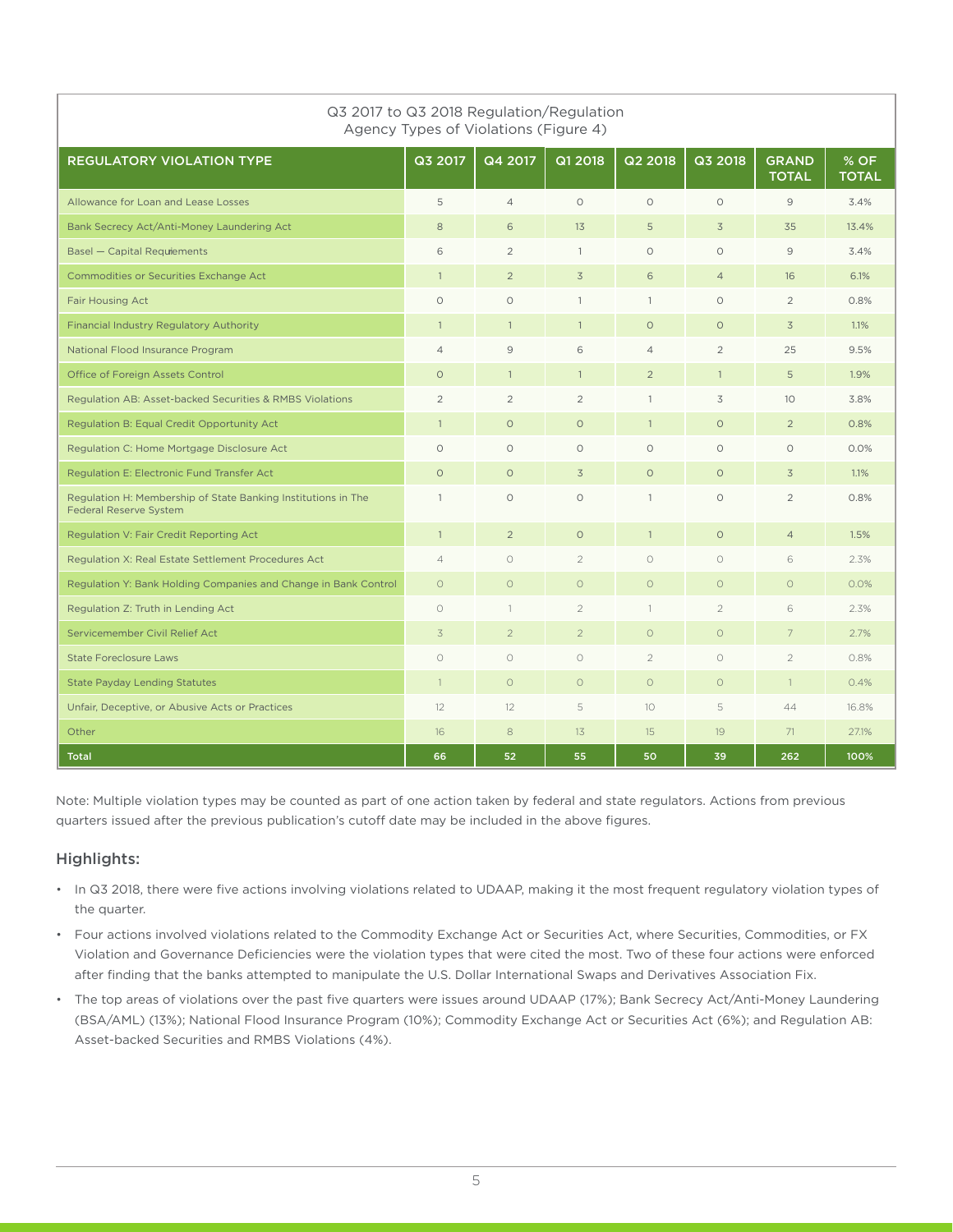

Note: Multiple violation types may be counted as part of one consent order or action taken by federal and state regulators. Actions from previous quarters issued after the previous publication's cutoff date may be included in the above figures.

#### Highlights:

- Improper mortgage loan practices accounted for the highest total related fines over the past five quarters; UDAAP accounted for the second-highest total dollars in fines and penalties.
- UDAAP violations (18%), improper mortgage loan practices (16%), governance deficiencies (15%), BSA/AML violations (12%), national flood insurance program violations (10%), and Securities, Commodities, or FX Violation (9%) were the most frequent enforcement occurrences over the past five quarters.

#### METHODOLOGY

Navigant's dedicated internal research team leverages regulatory agency publications, Factiva, SNL Financial, and LSM to monitor regulatory action in the financial services space by key federal, state, and local regulators.

Our internal research team collected information about actions taken over the past five quarters by the following U.S. regulators:

- Office of the Comptroller of the Currency (OCC)
- Federal Deposit Insurance Corporation (FDIC)
- Federal Reserve (Fed)
- Consumer Financial Protection Bureau (CFPB)
- Department of Justice (DOJ)
- State and local regulators, and others

The team focused on regulatory issues related to violations of:

- Unfair, Deceptive or Abusive Acts or Practices (UDAAP)
- Real Estate Settlement Procedures Act (RESPA)
- Bank Secrecy Act/Anti-Money Laundering laws (BSA/AML)
- Servicemembers Civil Relief Act (SCRA)
- Equal Credit Opportunity Act (ECOA)
- Truth in Lending Act (TILA)
- Fair Credit Reporting Act (FCRA)
- Various state laws, and others

Actions against individuals, removal or prohibition orders, termination of insurance, Section 19 letters, 1829 letters, and securities enforcement actions are not captured in this tracker. Actions published after Oct. 30, 2018, are not included in this report.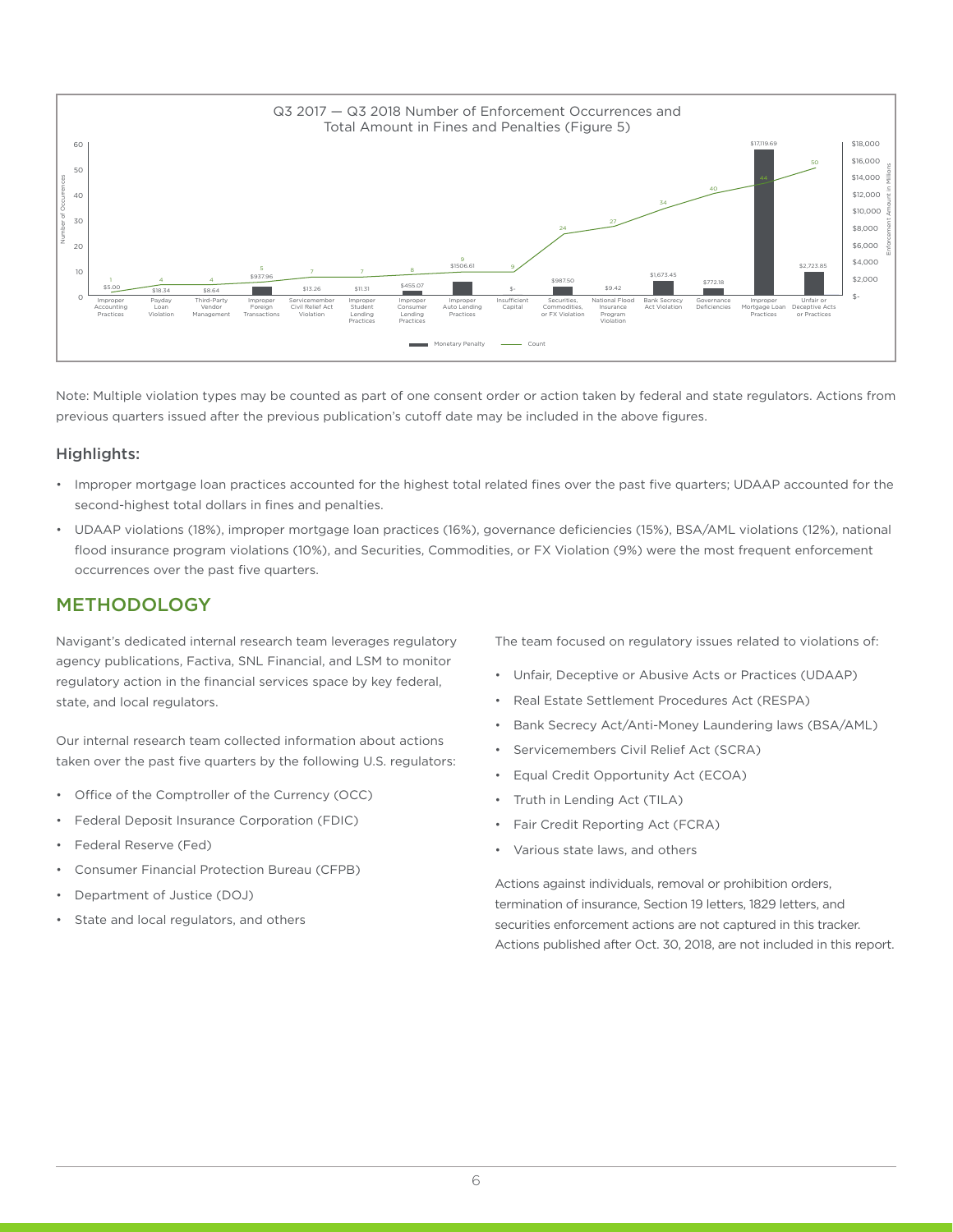#### APPENDIX

#### Enforcement Tracker Violation Type Definitions

Bank Secrecy Act violation: Failure of the financial institution to meet internal controls and monitoring requirements set forth by the Bank Secrecy Act or anti-money laundering regulations.

Fraudulent lending to insiders: Extension of credit to an insider, as defined by Regulation O and Regulation W, that exceeds limits set by Regulation O or Regulation W or provides the insider with any preferential treatment.

Governance deficiencies: Failure of a financial institution and/or its board to fulfill its fiduciary responsibilities in various areas of bank management, such as compliance risk management, operational efficiency, or interest rate risk management. (This category includes directors and officers actions; compliance risk management; management replacement and operations; credit risk and interest risk management).

Improper accounting practices: Failure to follow generally accepted accounting principles through means such as fraudulent reporting, omission of assets or liabilities, etc.

Improper auto lending practices: Violation of laws or regulations in the origination or servicing of an auto loan.

Improper foreign transactions: Violation of any law or regulation governing interactions with foreign entities; commonly an Office of Foreign Assets Control violation.

Improper mortgage loan practices: Violation of a law or regulation in the origination or servicing of a mortgage loan or mortgagebacked securities.

Improper student lending practices: Violation of law or regulation in the origination or servicing of an education loan.

Improper consumer lending practices: Violation of law or regulation in the origination or servicing of a consumer loan, other than mortgage, auto, or student loans.

Insufficient capital: Failure of a financial institution to meet minimum capital requirements set forth by Basel.

National Flood Insurance Program violation: Violation of the National Flood Insurance Program requirements or related acts and regulations, such as the National Flood Insurance Act or Flood Disaster Protection Act.

Payday loans violation: Violation of any law or regulations in the issuance or servicing of payday loans.

Securities, commodities, or foreign exchange violation: Violation of any law or regulation in the distribution, monitoring, or trading of securities, commodities, or foreign exchanges.

Servicemembers Civil Relief Act violation: Violation of any law or regulation in the origination of servicing of a line of credit to an active-duty member of the U.S. armed forces.

Third-party vendor management: Failure by an institution to ensure that third-party vendors are operating in compliance with pertinent laws and regulations.

Unfair, Deceptive or Abusive Acts or Practices: Any unfair or deceptive statement, disclosure, or action that causes material harm to the consumer.